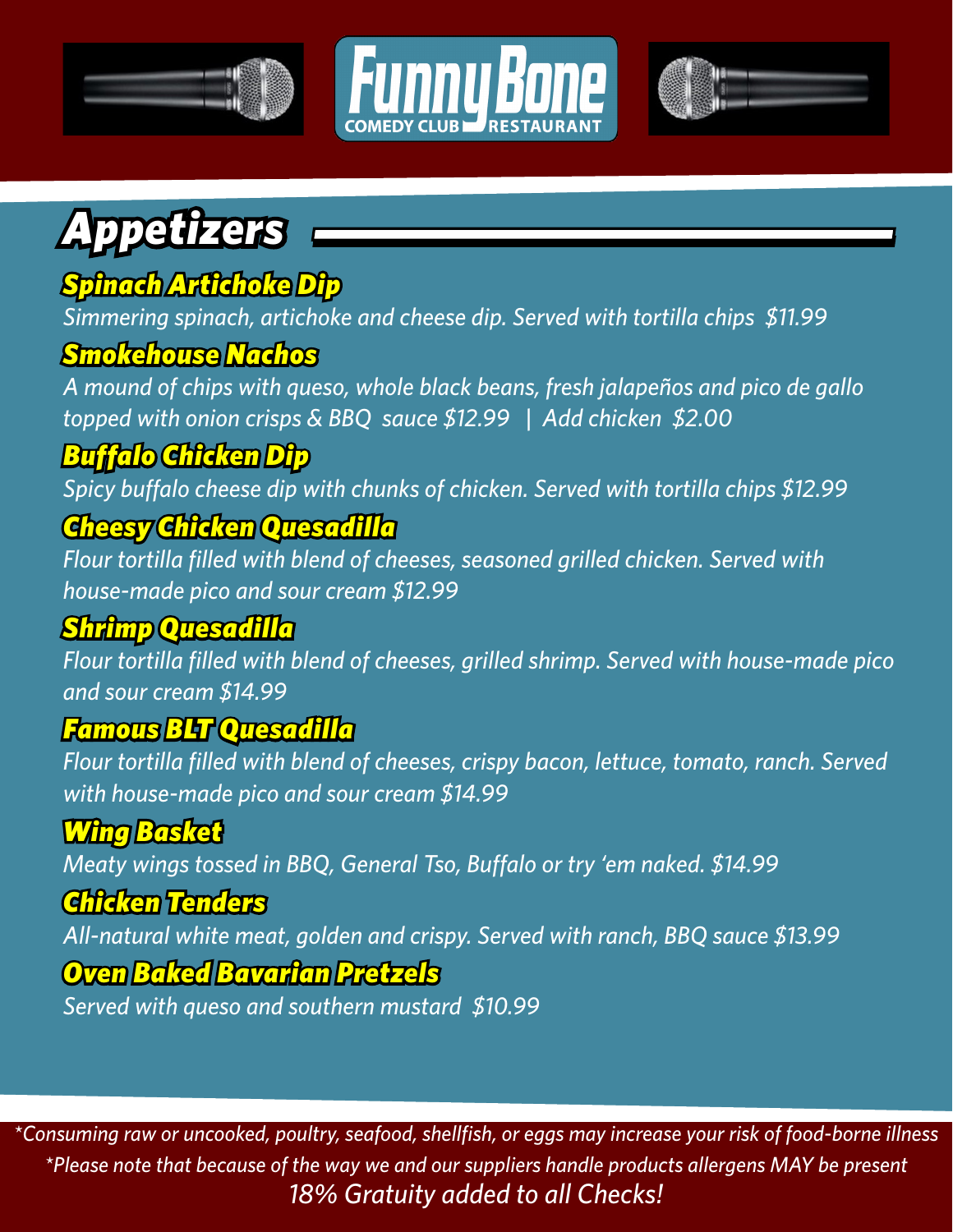# *Appetizers*

### *Hand Breaded Shrimp Basket*

*7 shrimp served with traditional cocktail sauce and house-made coleslaw \$12.99 Buffalo style with bleu cheese add \$1.99*

*Basket of Hand Cut Fries (enough to share)*

*House made fries \$5.99 | Sweet Potato fries \$6.99 Get 'em loaded for \$2.99 additional (queso, bacon, scallions)*

# *Salads*

*Dressing Balsamic Vinaigrette • Ranch • Bleu Cheese • Honey Mustard*

### *Big House Salad*

*Mixed greens, diced tomatoes, cucumbers, cheddar cheese, red onion, and housemade croutons \$9.99*

### *Wedge Salad*

*Iceberg lettuce, bleu cheese dressing, tomato, red onion and bacon \$10.99*

### *Salad Toppers*

*Grilled, Blackened or Fried Chicken \$4.99 Grilled, Blackened or Fried Shrimp (5) \$6.99*

## *Burgers & Sandwiches*

*Served with a pickle spear. Add basket of fries to share \$5.99*

#### *Bacon Cheese Burger*

*Angus burger topped with cheddar cheese and applewood smoked bacon. Served with lettuce, tomato, and onion \$12.99 Make it a double for \$4 more!*

### *Comedy Club*

*The amazing triple-decker! Ham, smoked turkey, applewood bacon, lettuce, tomato, and mayo. Smothered in jack and cheddar cheese, served on Texas Toast \$13.99*

*\*Consuming raw or uncooked, poultry, seafood, shellfish, or eggs may increase your risk of food-borne illness \*Please note that because of the way we and our suppliers handle products allergens MAY be present 18% Gratuity added to all Checks!*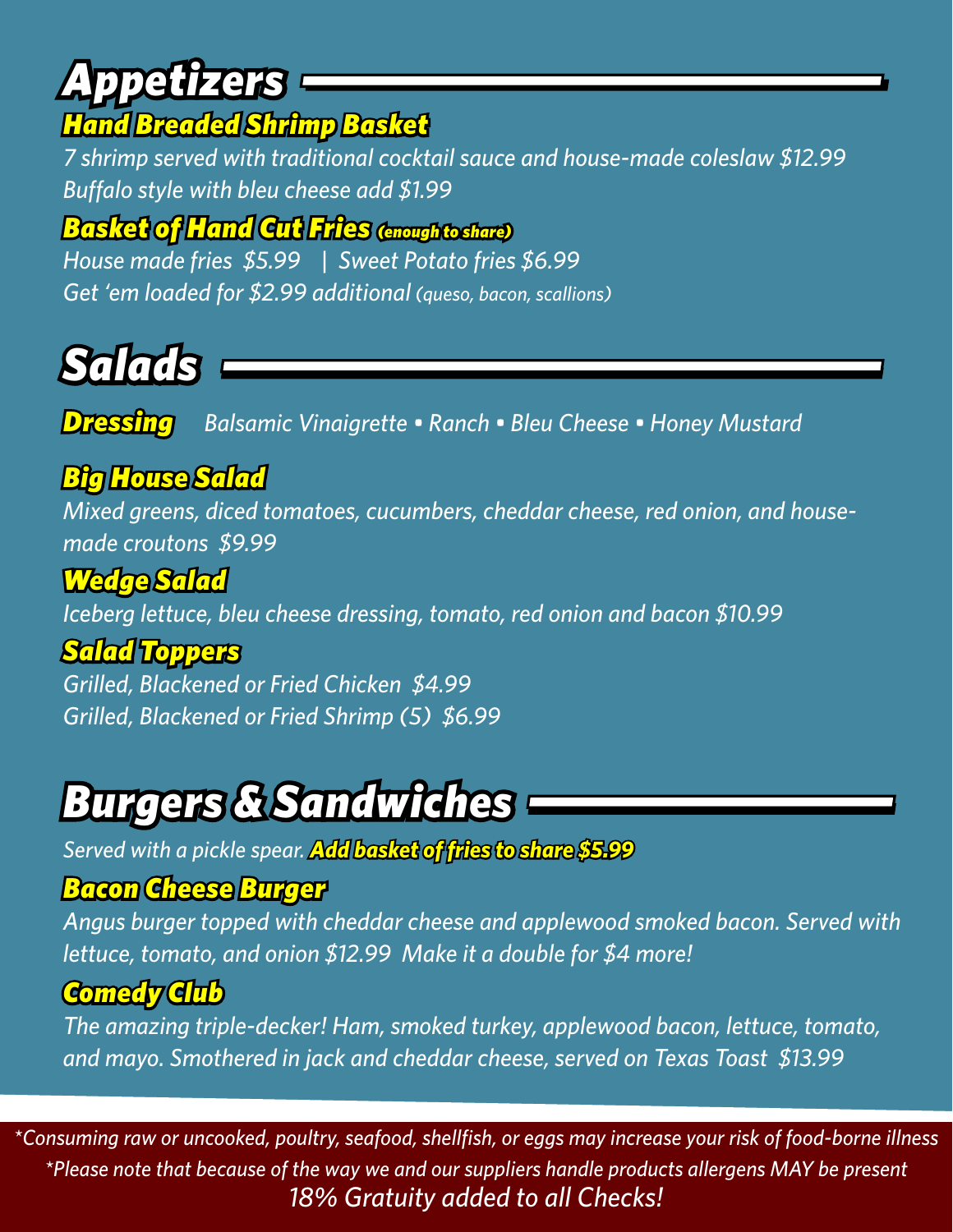# *Burgers & Sandwiches*

*Served with a pickle spear. Add basket of fries to share \$5.99*

### *Grilled Chicken BLT*

*Lettuce, tomato, applewood smoked bacon and garlicky parmesan \$11.99*

### *Beyond Burger*

*Plant based burger served lettuce, tomato and amazing onion jam \$13.99*

### *Buffalo Chicken Sandwich*

*Chicken breast fried or grilled, tossed in buffalo sauce. Served with bleu cheese sauce, lettuce and tomato \$12.99*

### *General Tso Chicken Sandwich*

*Chicken breast brined with sweet tea, fried, tossed in general tso sauce and asian slaw \$12.99*

# *Finale*

### *Funnel Cake Fries \$8.99*

*Large basket of flaky, golden brown funnel cake fries topped with powdered sugar*

#### *Funnel Cake Sundae \$10.99*

*Golden brown funnel cake fries topped with powdered sugar and vanilla bean ice cream*

#### *Ultimate Brownie \$9.99*

*Made with Ghirardelli chocolate topped with whipped cream, caramel & chocolate Served with vanilla bean ice cream*

#### *NY Cheesecake \$6.99*

*Topped with Caramel & Chocolate Sauce*

#### *Deep Fried Cheryl's Cookies \$7.99*

*2 of Cheryl's buttercream frosted cookies deep fried to perfection. Limited team deal!!!*

*\*Consuming raw or uncooked, poultry, seafood, shellfish, or eggs may increase your risk of food-borne illness \*Please note that because of the way we and our suppliers handle products allergens MAY be present. 18% Gratuity added to all Checks!*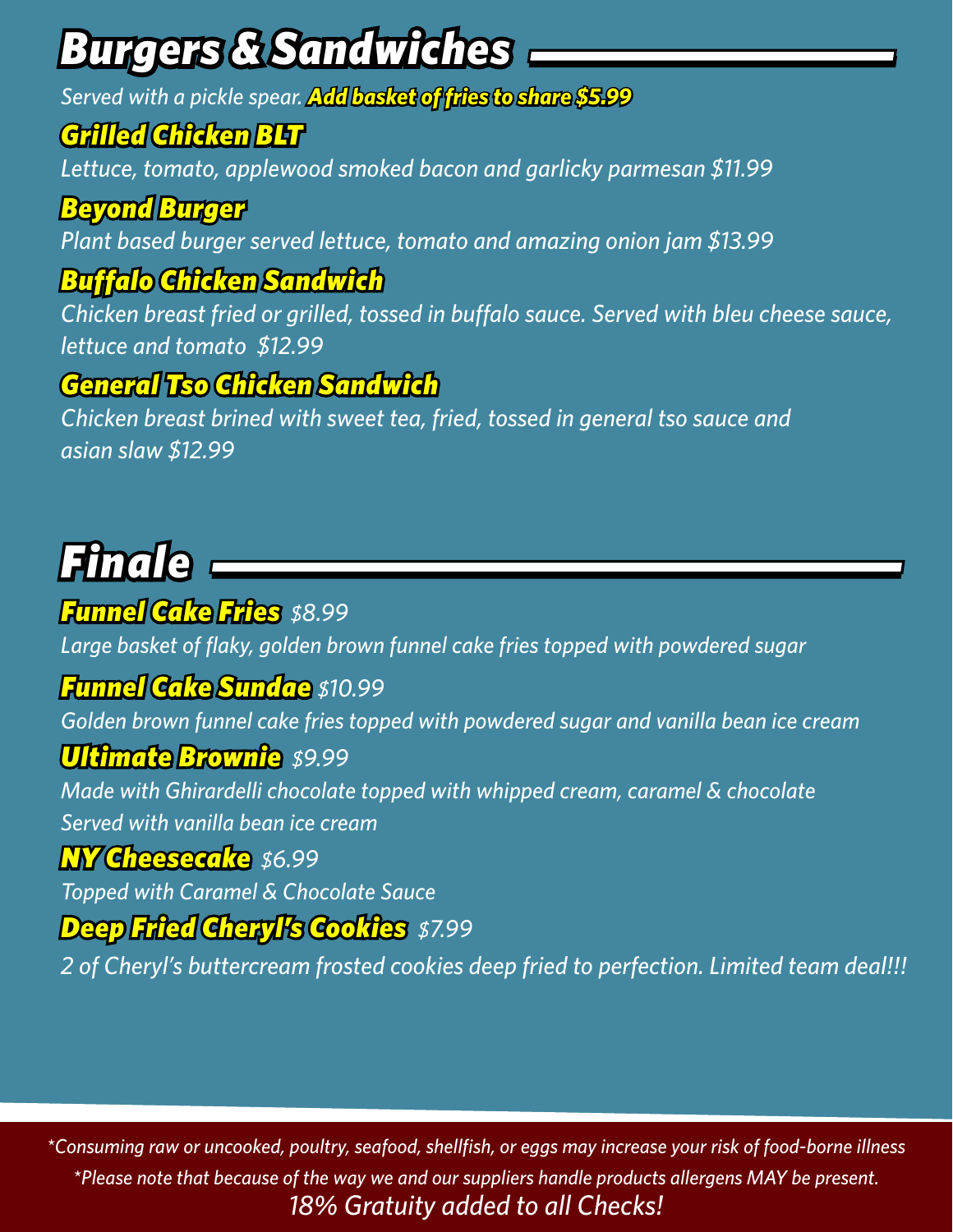## *Beverages*

### *Bottomless Soda All Night! \$8*

*Coke \$4 Diet Coke \$4 Sprite \$4*

*Lemonade \$4 Root Beer \$4 Mellow Yeallow \$4* *Mr. Pibb \$4 Ginger Ale \$4 Sweet Tea \$4*

*Bottle Water \$3 | Coffee \$3 | Hot Tea \$3*

*Red Bull \$5 (Regular or Sugar Free)*

## *Hard Seltzers*

*High Noon \$7 (Bucket \$35) Peach • Mango • Lime*

*White Claw \$6 (Bucket \$30) Black Cherry • Mango • Raspberry* 

## *Domestics*

*Bottle \$5 or Bucket \$25 (5 Bottles)*

*Budweiser Bud Light Yuengling*

*Miller Lite Michelob Ultra* *Pabst Blue Ribbon O'Doul's (NA)*

# *Premium*

*Bottle \$6.25 or Bucket \$31 (5 Bottles)*

*Corona Blue Moon*  *Stella Artois Heineken*

*Angry Orchard Guinness*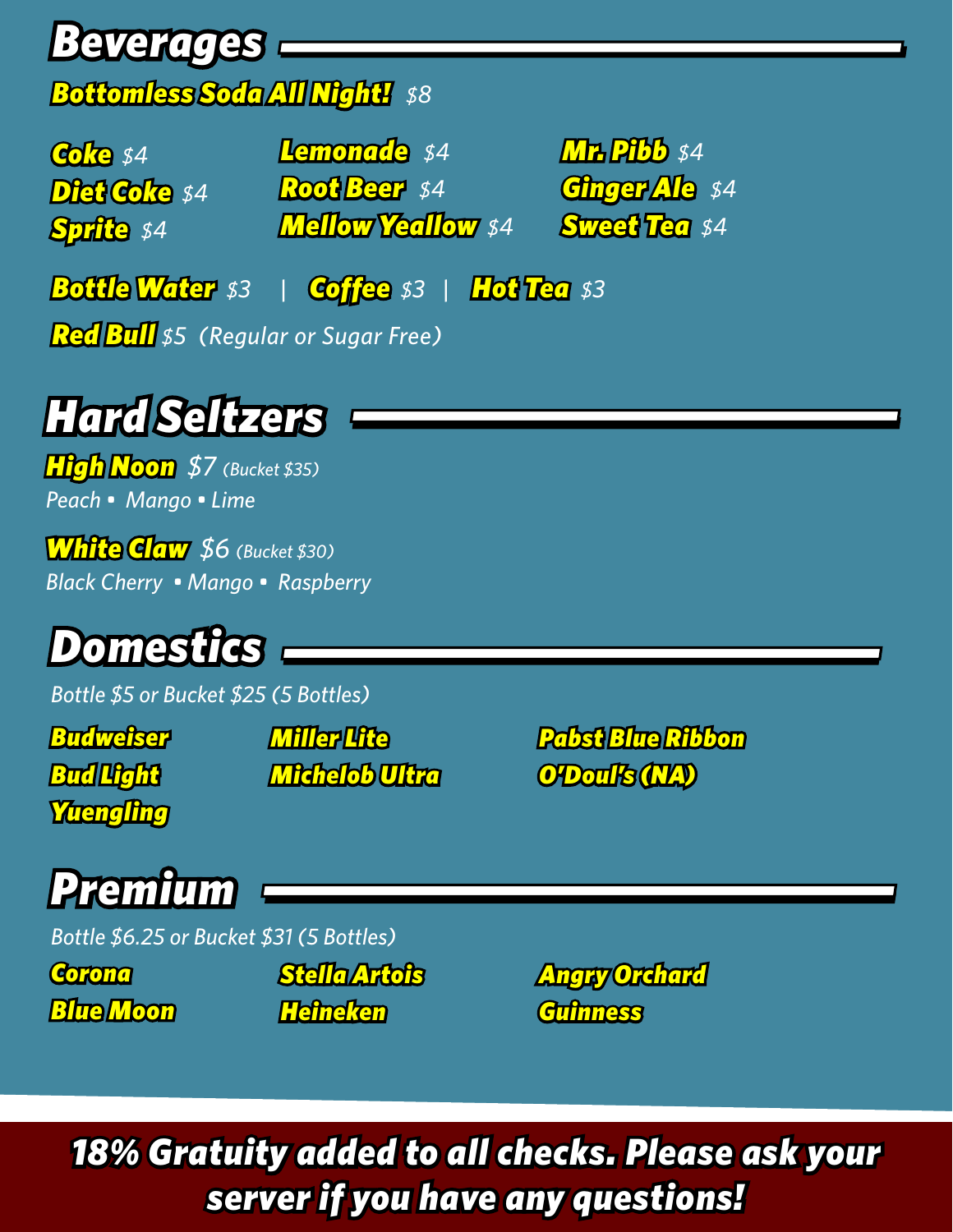

*Bucket \$40 (5 Bottles)*

*Rhinegeist Truth IPA \$8 Cidergeist Bubbles \$7 Ace Pineapple Cider \$7*

*Warped Wing Ermels \$7 Sweet Baby Jesus \$8*

 *ASK ABOUT OUR ROTATING DRAFT BEER!!!*

# *Wine & Bubbly*

### *House Wine*

*\$8 Glass • \$32 Bottle*

*Red Cabernet Sauvignon • Merlot • Pinot Noir • Red Blend*

*White Chardonnay • Pinot Grigio • Moscato* 

*Blush White Zinfandel* 

### *Reserve List*

*Bubbles*

*Cook Asi \$8 Glass/\$32 Bottle Martini & Rossi Asti \$36 Bottle Moet Rosé Nectar \$110 Bottle*

*Meiomi Pinot Noir, Tri County, CA \$40 Groth Sauvignon Blanc, Napa Valley \$45 Round Pound Kith & Kin Cabernet Sauvignon, Napa Valley \$55 Cake Bread Chardonnay, Napa Valley \$62*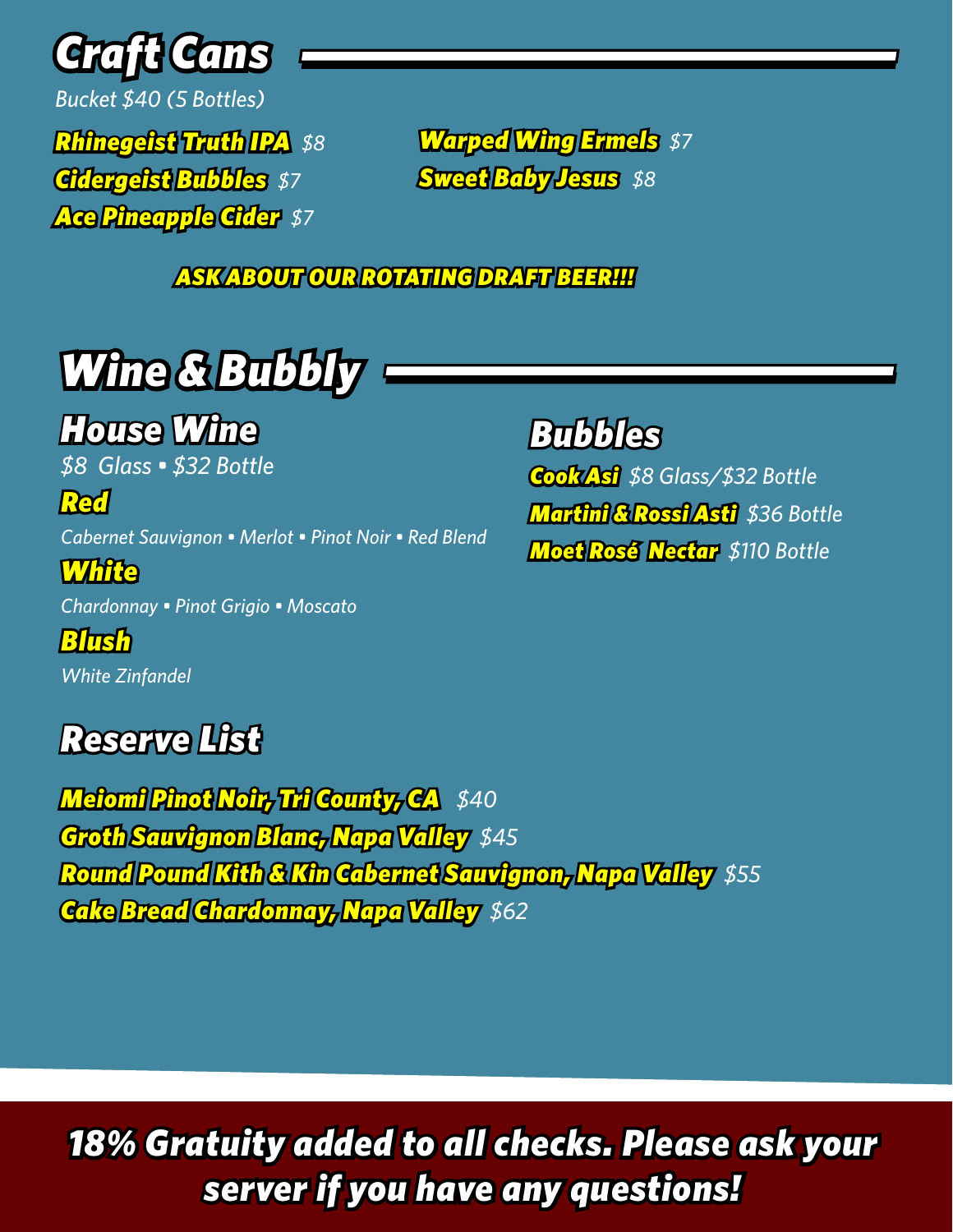# *Specialty Drinks*

*\$11.50 - Ask About Upgrading to Top Shelf for an additional charge! Funny Bone Long Island Rum, Gin, Vodka, Tequila, Triple Sec, Sour & Coke Bahama Mama Coconut Rum, Passion Fruit Rum, Orange & Pineapple Juice Rubber Chicken Coconut Rum, Light Rum, Blue Curacao, Pineapple Juice & Sour Groucho Vodka, Peach Schnapps, Orange Juice & Splash of Cranberry Juice Kevin Sweet Hart Mango Vodka, Triple Sec, Cranberry & Orange Juice Banana Slammer Coconut Rum, Banana Liqueur, Pineapple Juice Wildberry Lemonade Berry Vodka, Strawberry Schnapps, Lemonade The Heckler Bourbon, Sweet Tea, Lemonade & Splash of Orange Juice*

### *Frozen Drinks*

*\$10.50 Ask About Upgrading to Top Shelf for additional charge!*

*Fluffy Creamsicle*

*Smirnoff Vanilla Vodka, Orange Puree*

*Blue Lagoon Smirnoff Blueberry Vodka, Blue Raspberry Puree, Lemonade & Sour*

*Frozen Daiquiri Light Rum, Choice of Puree Puree Flavors - (Strawberry • Orange • Blue Raspberry • Pina Colada)*